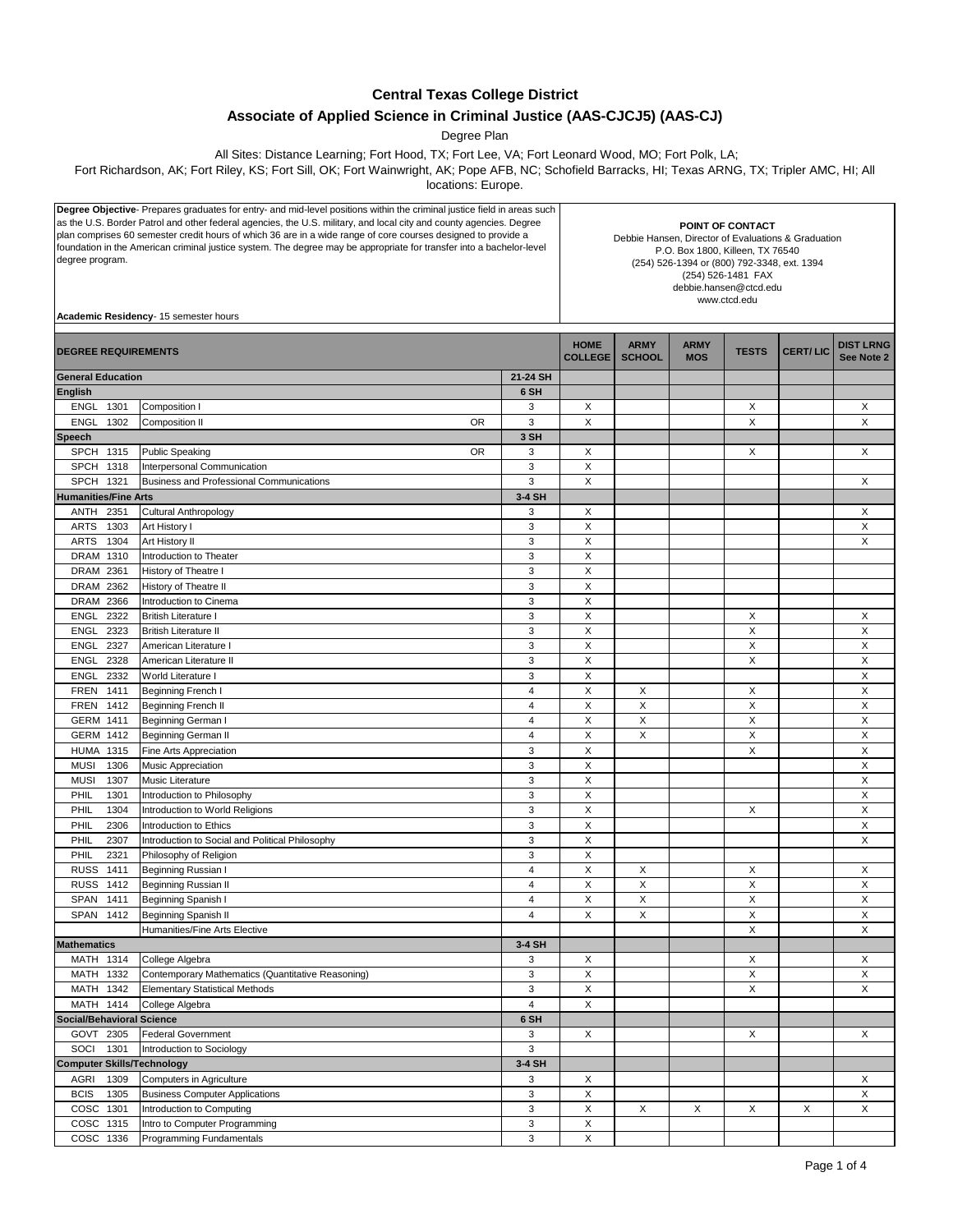| <b>DEGREE REQUIREMENTS</b>                                                                                                   |                                                        | <b>HOME</b><br><b>COLLEGE</b> | <b>ARMY</b><br><b>SCHOOL</b> | <b>ARMY</b><br><b>MOS</b> | <b>TESTS</b> | <b>CERT/LIC</b> | <b>DIST LRNG</b><br>See Note 2 |
|------------------------------------------------------------------------------------------------------------------------------|--------------------------------------------------------|-------------------------------|------------------------------|---------------------------|--------------|-----------------|--------------------------------|
| COSC 1337<br>Programming Fundamentals II                                                                                     | 3                                                      | X                             |                              |                           |              |                 |                                |
| COSC 2325<br><b>Computer Organization</b>                                                                                    | $\ensuremath{\mathsf{3}}$                              | X                             |                              |                           |              |                 |                                |
| COSC 2336<br>Programming Fundamentals III                                                                                    | 3                                                      | X                             |                              |                           |              |                 |                                |
| <b>IMED</b><br>1316<br>Web Design I                                                                                          | $\ensuremath{\mathsf{3}}$                              | X                             |                              |                           |              |                 | X                              |
| <b>ITNW</b><br>1313<br><b>Computer Vitualization</b>                                                                         | 3                                                      | X                             |                              |                           |              |                 |                                |
| 1316<br><b>ITNW</b><br>Network Administration                                                                                | $\ensuremath{\mathsf{3}}$<br>$\ensuremath{\mathsf{3}}$ | X<br>X                        |                              |                           |              |                 |                                |
| <b>ITNW</b><br>1337<br>Introduction to the Internet<br><b>ITNW</b><br>1345<br><b>Implementing Network Directory Services</b> | 3                                                      | X                             |                              |                           |              |                 | X                              |
| <b>ITNW</b><br>1353<br>Supporting Network Server Infrastructure                                                              | $\ensuremath{\mathsf{3}}$                              | $\mathsf X$                   |                              |                           |              |                 |                                |
| <b>ITNW</b><br>1358<br>Network+                                                                                              | 3                                                      | X                             |                              |                           |              |                 |                                |
| 1451<br>Fundamentals of Wireless LANs<br><b>ITNW</b>                                                                         | $\overline{4}$                                         | X                             |                              |                           |              |                 |                                |
| <b>ITNW</b><br>1454<br>Implementing and Supporting Servers                                                                   | $\overline{\mathbf{4}}$                                | $\mathsf X$                   |                              |                           |              |                 |                                |
| <b>ITNW</b><br>2354<br>Internet/Intranet Server                                                                              | 3                                                      | X                             |                              |                           |              |                 |                                |
| <b>ITNW</b><br>2356<br>Designing a Network Directory Infrastructure                                                          | $\ensuremath{\mathsf{3}}$                              | $\mathsf X$                   |                              |                           |              |                 |                                |
| <b>ITNW</b><br>Internship - Computer Systems Networking and Telecommunications<br>2488                                       | 4                                                      | X                             |                              |                           |              |                 |                                |
| <b>ITSC</b><br>1301<br>Introduction to Computers                                                                             | 3                                                      | X                             | X                            | X                         | X            | X               | X                              |
| <b>ITSC</b><br>1309<br>Integrated Software Applications I                                                                    | 3                                                      | X                             | X                            |                           |              |                 | X                              |
| <b>ITSC</b><br>1316<br>Linux Installation and Configuration                                                                  | 3                                                      | X                             |                              |                           |              |                 |                                |
| <b>ITSC</b><br>1325<br>Personal Computer Hardware (CompTIA A+)                                                               | 3                                                      | $\boldsymbol{\mathsf{X}}$     |                              |                           | X            | X               | X                              |
| <b>ITSC</b><br>1405<br>Introduction to PC Operating Systems                                                                  | 4                                                      | X                             | X                            |                           |              | X               | X                              |
| <b>ITSC</b><br>1415<br>Project Management Software                                                                           | $\overline{4}$                                         | X                             |                              |                           |              |                 | X                              |
| <b>ITSC</b><br>2425<br><b>Advanced Linux</b>                                                                                 | $\overline{4}$                                         | X<br>X                        |                              |                           |              |                 |                                |
| <b>ITSC</b><br>2435<br>Network Defense and Countermeasures<br><b>ITSC</b><br>2439                                            | 3<br>$\overline{\mathbf{4}}$                           | $\mathsf X$                   |                              |                           |              |                 | X                              |
| Personal Computer Help Desk Support<br><b>ITSC</b><br>Internship-Computer and Information Sciences, General<br>2486          | 4                                                      | X                             |                              |                           |              |                 |                                |
| 1302<br><b>ITSE</b><br>Computer Programming (Visual Basic)                                                                   | 3                                                      | X                             |                              |                           |              |                 | X                              |
| <b>ITSE</b><br>1329<br>Programming Logic and Design                                                                          | 3                                                      | X                             |                              |                           |              |                 |                                |
| <b>ITSE</b><br>2402<br>Intermediate Web Programming (PHP/Scripting/Mobile Apps)                                              | $\overline{4}$                                         | X                             |                              |                           |              |                 | X                              |
| <b>ITSE</b><br>2486<br>Internship-Computer Programming                                                                       | $\overline{\mathbf{4}}$                                | $\mathsf X$                   |                              |                           |              |                 | X                              |
| <b>ITSW</b><br>1307<br>Introduction to Database                                                                              | 3                                                      | X                             | X                            |                           |              |                 | X                              |
| <b>ITSY</b><br>1342<br>Information Technology Security                                                                       | 3                                                      | X                             |                              |                           |              |                 | X                              |
| <b>ITSY</b><br>2345<br>Network Defense and Countermeasures                                                                   | 3                                                      | X                             |                              |                           |              |                 |                                |
| <b>ITSY</b><br>2401<br><b>Firewalls and Network Security</b>                                                                 | $\overline{4}$                                         | X                             |                              |                           |              |                 |                                |
| <b>ITSY</b><br>2459<br>Security Assessment and Auditing                                                                      | $\overline{4}$                                         | $\mathsf X$                   |                              |                           |              |                 | X                              |
| <b>ITSY</b><br>2486<br>Internship - Computer and Information Systems Security                                                | $\overline{4}$                                         | X                             |                              |                           |              |                 |                                |
| <b>Computer Skills Elective</b>                                                                                              |                                                        |                               | X                            | X                         |              | X               | X                              |
| <b>Major Requirements*</b><br>CJSA<br>1348<br><b>Ethics in Criminal Justice</b>                                              | 30 SH<br>3                                             | X                             | X                            |                           |              |                 |                                |
| 2331<br><b>CJSA</b><br>Child Abuse: Prevention and Investigation                                                             | 3                                                      | $\boldsymbol{\mathsf{X}}$     | X                            | Х<br>X                    |              |                 | Х<br>X                         |
| <b>CJSA</b><br>1312<br><b>OR</b><br>Crime in America                                                                         | 3                                                      | X                             |                              |                           |              |                 | X                              |
| CRIJ<br>1307<br>Crime in America                                                                                             | 3                                                      | X                             |                              |                           |              |                 | X                              |
| <b>CJSA</b><br>1313<br>Court Systems and Practices<br>0R                                                                     | 3                                                      | X                             | X                            |                           |              |                 | X                              |
| CRIJ<br>1306<br>Court Systems and Practices                                                                                  | 3                                                      | X                             |                              |                           |              |                 | Χ                              |
| 1317<br><b>CJSA</b><br><b>OR</b><br>Juvenile Justice Systems                                                                 | 3                                                      | $\boldsymbol{\mathsf{X}}$     |                              |                           |              |                 | X                              |
| CRIJ<br>Juvenile Justice Systems<br>1313                                                                                     | 3                                                      | X                             |                              |                           |              |                 | X                              |
| <b>CJSA</b><br>1322<br>Introduction to Criminal Justice<br>OR                                                                | 3                                                      | X                             | X                            |                           | X            | X               | X                              |
| CRIJ<br>1301<br>Introduction to Criminal Justice                                                                             | 3                                                      | X                             |                              |                           |              |                 | X                              |
| CJSA<br>1327<br><b>OR</b><br>Fundamentals of Criminal Law                                                                    | 3                                                      | X                             | X                            | X                         |              | X               | X                              |
| CRIJ<br>1310<br>Fundamentals of Criminal Law                                                                                 | 3                                                      | $\mathsf X$                   |                              |                           |              |                 | X                              |
| <b>CJSA</b><br>1342<br><b>OR</b><br>Criminal Investigation                                                                   | 3                                                      | X                             | X                            | X                         |              | X               | Χ                              |
| 2314<br>CRIJ<br>Criminal Investigation                                                                                       | 3                                                      | X                             |                              |                           |              |                 | X                              |
| <b>CJSA</b><br>1359<br>Police Systems and Practices<br><b>OR</b><br>2328<br><b>CRIJ</b><br>Police Systems and Practices      | 3<br>3                                                 | X<br>X                        | X                            | X                         |              | X               | X<br>X                         |
| <b>CJSA</b><br>2300<br>OR<br>Legal Aspects of Law Enforcement                                                                | 3                                                      | $\mathsf X$                   | X                            | X                         |              |                 | Χ                              |
| <b>CRIJ</b><br>2323<br>Legal Aspects of Law Enforcement                                                                      | 3                                                      | X                             |                              |                           |              |                 | X                              |
| Major-Related Electives*                                                                                                     | 6-8 SH                                                 |                               |                              |                           |              |                 |                                |
| CJCR 1304<br>Probation and Parole                                                                                            | 3                                                      | X                             |                              |                           |              |                 | X                              |
| <b>CJCR</b><br>1307<br>Correctional Systems and Practices<br>0R                                                              | 3                                                      | X                             | X                            | Χ                         |              |                 | X                              |
| CRIJ<br>2313<br>Correctional Systems and Practices                                                                           |                                                        | $\mathsf X$                   |                              |                           |              |                 | X                              |
| <b>CJCR</b><br>1358<br><b>Rights of Prisoners</b>                                                                            | 3                                                      | Χ                             | X                            |                           |              |                 | X                              |
| CJCR<br>1391<br>Special Topics in Corrections/Correctional Administration                                                    | 3                                                      | X                             | X                            | X                         |              |                 | X                              |
| <b>CJCR</b><br>1400<br><b>Basic Jail Course</b>                                                                              | $\overline{4}$                                         | X                             | X                            | X                         |              | X               | X                              |
| <b>CJCR</b><br>2324<br>Community Resources in Corrections<br>0R                                                              | 3                                                      | X                             |                              |                           |              |                 | X                              |
| CRIJ<br>2301<br>Community Resources in Corrections                                                                           | 3                                                      | $\mathsf X$                   |                              |                           |              |                 | X                              |
| <b>CJCR</b><br>2325<br><b>Legal Aspects of Corrections</b>                                                                   | 3                                                      | X                             | X                            | X                         |              |                 | X                              |
| <b>CJCR</b><br>2466<br>Practicum (or Field Experience) Corrections/Correctional Administration                               | $\overline{\mathbf{4}}$                                | $\mathsf X$                   | X                            |                           |              |                 |                                |
| CJLE<br>1333<br>Traffic Law and Investigation<br><b>CJLE</b>                                                                 | 3                                                      | X<br>X                        |                              |                           |              |                 |                                |
| 1345<br>Intermediate Crime Scene Investigation                                                                               | 3                                                      |                               |                              |                           |              |                 |                                |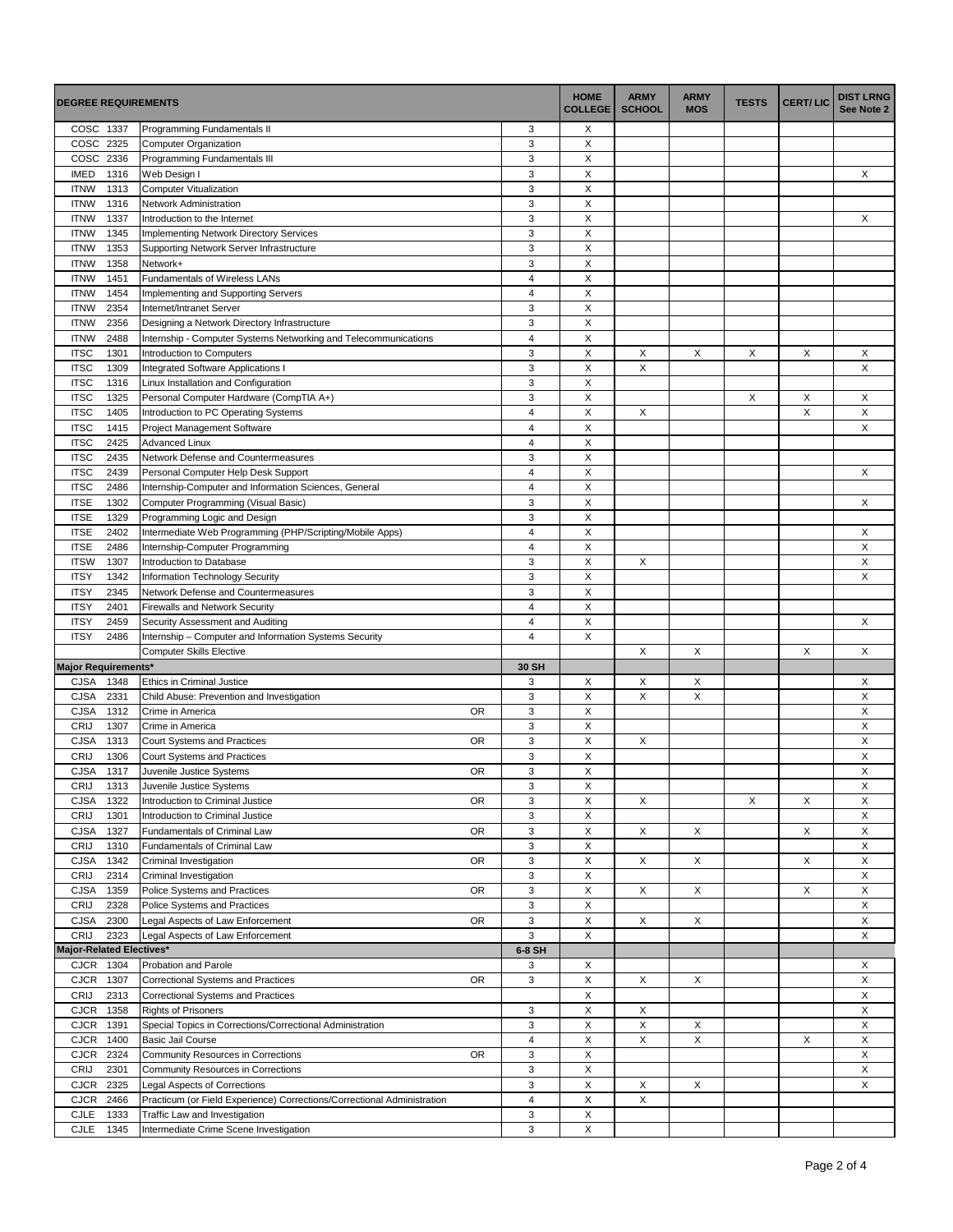| <b>DEGREE REQUIREMENTS</b> |                                                                           | <b>HOME</b><br><b>COLLEGE</b> | <b>ARMY</b><br><b>SCHOOL</b> | <b>ARMY</b><br><b>MOS</b> | <b>TESTS</b> | <b>CERT/LIC</b> | <b>DIST LRNG</b><br>See Note 2 |   |
|----------------------------|---------------------------------------------------------------------------|-------------------------------|------------------------------|---------------------------|--------------|-----------------|--------------------------------|---|
| 2345<br>CJLE               | Vice & Narcotics Investigation                                            | 3                             | Х                            |                           |              |                 |                                | Х |
| <b>CJLE</b><br>2486        | Internship-Criminal Justice/Police Science                                | $\overline{\mathbf{4}}$       | X                            | X                         | X            |                 |                                | X |
| 1170<br><b>CJSA</b>        | Alcohol Awareness/Intervention                                            | $\mathbf{1}$                  | X                            |                           |              |                 |                                | X |
| <b>CJSA</b><br>1171        | <b>Police Brutality</b>                                                   | $\mathbf{1}$                  | X                            |                           |              |                 |                                | X |
| <b>CJSA</b><br>1172        | <b>Topics for Parents</b>                                                 | $\mathbf{1}$                  | X                            |                           |              |                 |                                | X |
| <b>CJSA</b><br>1173        | Drug Recognition for Law Enforcement                                      | $\overline{1}$                | X                            |                           |              |                 |                                | X |
| <b>CJSA</b><br>1174        | Terrorism as a Strategy                                                   | $\overline{1}$                | X                            | X                         |              |                 |                                | X |
| <b>CJSA</b><br>1175        | Investigation of Sexual Abuse                                             | $\mathbf{1}$                  | X                            |                           |              |                 |                                | X |
| <b>CJSA</b><br>1176        | Introduction to Gangs and Gang Infiltration of the Military               | $\mathbf{1}$                  | X                            |                           |              |                 |                                | X |
| <b>CJSA</b><br>1177        | International Criminal Justice                                            | $\mathbf{1}$                  | X                            |                           |              |                 |                                | X |
| <b>CJSA</b><br>1178        | <b>Criminal Deviance</b>                                                  | $\mathbf{1}$                  | X                            |                           |              |                 |                                | X |
| <b>CJSA</b><br>1192        | Special Topics in Criminal Justice/Law Enforcement Administration         | $\mathbf{1}$                  | X                            | X                         | X            |                 |                                | X |
| <b>CJSA</b><br>1302        | Private Security Officer Training                                         | 3                             | X                            |                           |              |                 |                                | X |
| 1308<br><b>CJSA</b>        | Criminalistics I                                                          | 3                             | X                            | X                         | X            |                 |                                | X |
| <b>CJSA</b><br>1317        | Juvenile Justice System                                                   | 3                             | X                            |                           |              |                 |                                | X |
| <b>CJSA</b><br>1318        | Court Management                                                          | 3                             | X                            |                           |              |                 |                                | X |
| <b>CJSA</b><br>1351        | Use of Force                                                              | 3                             | X                            |                           |              |                 |                                |   |
| <b>CJSA</b><br>1393        | Special Topics in Criminal Justice Studies                                | 3                             | X                            | X                         | Х            | X               |                                | Х |
| 2302<br><b>CJSA</b>        | Police Management, Supervision, and Related Topics                        | 3                             | X                            | X                         | X            |                 |                                | X |
| <b>CJSA</b><br>2488        | Internship-Criminal Justice Safety Studies                                | 4                             | X                            | X                         | X            |                 |                                | X |
| <b>EMAP</b><br>1400        | Principles of Basic Emergency Management                                  | $\overline{\mathbf{4}}$       | X                            |                           |              |                 |                                | X |
| <b>EMAP</b><br>2300        | Developing Volunteer Resources and Decision Making                        | 3                             | X                            |                           |              |                 |                                | X |
| <b>EMAP</b><br>2301        | Leadership and Effective Communications                                   | 3                             | X                            |                           |              |                 |                                | X |
| <b>EMAP</b>                |                                                                           | 3                             | X                            |                           |              |                 |                                | X |
| 2302                       | Managing Mass Casualty and Fatality Incidents<br><b>Disaster Recovery</b> |                               |                              |                           |              |                 |                                | X |
| <b>EMAP</b><br>2355        |                                                                           | 3                             | X                            |                           |              |                 |                                |   |
| <b>EMSP</b><br>1147        | Pediatric Life Support                                                    | $\mathbf{1}$<br>$\mathbf{1}$  | X<br>X                       |                           |              |                 |                                |   |
| 1160<br><b>EMSP</b>        | Clinical-Emergency Medical Technology/Technician                          |                               |                              |                           |              |                 |                                |   |
| <b>EMSP</b><br>1204        | <b>EMT Refresher</b>                                                      |                               |                              |                           |              |                 |                                |   |
| <b>EMSP</b><br>1291        | Special Topics in Emergency Medical Technology/Technician                 | $\overline{\mathbf{c}}$       | X                            |                           |              |                 |                                |   |
| <b>EMSP</b><br>1305        | <b>Emergency Care Attendant</b>                                           | 3                             | X                            |                           |              |                 |                                |   |
| <b>EMSP</b><br>1338        | Introduction to Advanced Practice                                         | 3                             | X                            |                           |              |                 |                                |   |
| <b>EMSP</b><br>1355        | Trauma Management                                                         | 3                             | X                            |                           |              |                 |                                |   |
| <b>EMSP</b><br>1356        | Patient Assessment and Airway Management                                  | 3                             | X                            |                           |              |                 |                                |   |
| <b>EMSP</b><br>1391        | Special Topics in Emergency Medical Technology/Technician                 | 3                             | X                            | X                         | X            |                 |                                |   |
| <b>EMSP</b><br>1401        | Emergency Medical Technician - Basic                                      | 4                             | X                            |                           |              |                 | X                              |   |
| <b>EMSP</b><br>2135        | Advanced Cardiac Life Support                                             | $\overline{1}$                | X                            |                           |              |                 |                                |   |
| 2143<br><b>EMSP</b>        | Assessment Based Management                                               | $\overline{1}$                | X                            |                           |              |                 |                                |   |
| <b>EMSP</b><br>2160        | Clinical-Emergency Medical EMT Paramedic                                  | $\mathbf{1}$                  | X                            |                           |              |                 |                                |   |
| <b>EMSP</b><br>2164        | Practicum-Emergency Medical Technology/Technician EMT Parmedic            | $\overline{1}$                | X                            |                           |              |                 |                                |   |
| <b>EMSP</b><br>2206        | <b>Emergency Pharmacology</b>                                             | $\mathbf 2$                   | $\mathsf X$                  |                           |              |                 |                                |   |
| <b>EMSP</b><br>2262        | Clinical-Emergency Medical Technology/Technician EMT Paramedic            | $\overline{2}$                | X                            |                           |              |                 |                                |   |
| 2263<br><b>EMSP</b>        | Clinical-Emergency Medical Technology/Technician EMT Paramedic            | $\overline{\mathbf{c}}$       | X                            |                           |              |                 |                                |   |
| <b>EMSP</b><br>2300        | Methods of Teaching Emergency Medical Service                             | 3                             | X                            |                           |              |                 |                                |   |
| EMSP<br>2305               | <b>EMS Operations</b>                                                     | 3                             | X                            |                           |              |                 |                                |   |
| EMSP 2330                  | <b>Special Populations</b>                                                | 3                             | X                            |                           |              |                 |                                |   |
| EMSP 2434                  | <b>Medical Emergencies</b>                                                | $\overline{4}$                | X                            |                           |              |                 |                                |   |
| EMSP 2444                  | Cardiology                                                                | 4                             | X                            |                           |              |                 |                                |   |
| EMSP 2458                  | Critical Care Paramedic                                                   | $\overline{\mathbf{4}}$       | X                            |                           |              |                 |                                |   |
| <b>HMSY</b><br>1337        | Introduction to Homeland Security                                         | 3                             | X                            |                           |              |                 |                                | X |
| <b>HMSY</b><br>1338        | Homeland Security Emergency Communications Management                     | 3                             | X                            |                           |              |                 |                                | X |
| 1340<br><b>HMSY</b>        | Homeland Security Intelligence Operations                                 | 3                             | X                            |                           |              |                 |                                | X |
| HMSY 1341                  | Critical Infrastructure Protection                                        | 3                             | X                            |                           |              |                 |                                | X |
| HMSY<br>1342               | Understanding and Combating Terrorism                                     | 3                             | X                            |                           |              |                 |                                | X |
| 1370<br>HMSY               | Information Technology Security for Homeland Security Specialists         | 3                             | X                            |                           |              |                 |                                |   |
| <b>HMSY</b><br>1371        | Counter Terrorism                                                         | 3                             | X                            |                           |              |                 |                                |   |
| <b>HMSY</b><br>1470        | Final Project in Homeland Security and Emergency Management               | $\overline{4}$                | X                            |                           |              |                 |                                | X |
| 2337<br>HMSY               | Managing a Unified Incident Command                                       | 3                             | X                            |                           |              |                 |                                | X |
|                            | <b>Criminal Justice Elective</b>                                          | 3                             |                              | X                         | Х            |                 | X                              | X |
| <b>Total Credits</b>       |                                                                           | 60 SH                         |                              |                           |              |                 |                                |   |

**Notes:** 1) An "X" in a column indicates that the Institution guarantees to accept credit from the source shown for at least part of the requirement.

2) This column indicates whether a school accepts transfer credit for courses taken through distance learning. It does not mean that the school offers the course through distance learning.

3) A course may be used toward one requirement only.

4) Only lower-level courses are accepted in transfer.

5) The student is responsible for meeting course prerequisites. It is recommended that the student take placement tests prior to enrolling in mathematics, reading-intensive, and writing courses. Based on scores, the student may be required to take a series of developmental study courses.